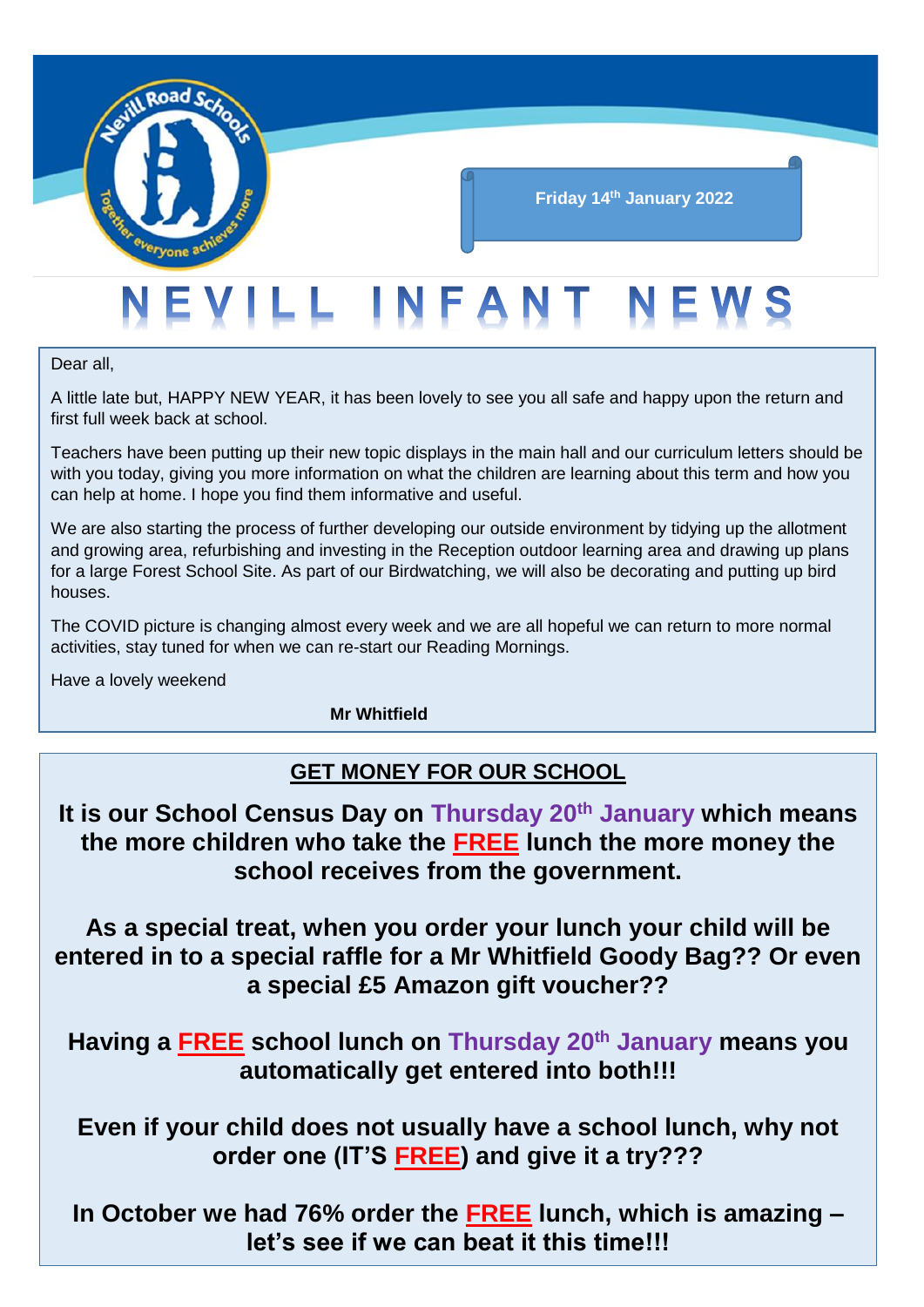

#### **Bound for Beijing!**

To celebrate the upcoming Winter Olympic and Paralympic Games in Beijing, Get Set have launched the 'Bound for Beijing' virtual challenge. Any physical activity your child completes, such as walking to school, going on their scooter or playing in the park, can be converted into metres when you log your activity on the Get Set website. The overall aim is to gain enough metres to virtually complete the climb up the snowy 'Mount Spirit' as a class team. This challenge is all about getting children active at home, as well as at school, and we will be logging the physical activity we complete at school. During the virtual climb, teams will stop off to explore the locations where the Winter Games will take place: the ice rink, alpine centre and snow park where they will earn stickers and unlock challenges and prizes. For more information, follow the link below.

#### <https://www.getset.co.uk/bound-beijing>

To log your child's activity, click on 'Families' – 'Find Team' – Enter the school postcode (SK7 3ET) and select Nevill Road Infant School. Here you will be able to find your child's class team, log any activity you do and check on the team's progress. You will be able to view a video about the challenge and you there are some ideas of indoor and outdoor activities you can try at home.

There will be certificates for each child if their team reaches the top of Mount Spirit and there will be opportunities for us to win prizes as a school for all activities logged, such as £1000 to spend on sports equipment.

We hope you enjoy completing the challenge **and we are looking forward to seeing which team reaches the top of Mount Spirit first!**

| <b>Important Dates</b>                              |                                                             |
|-----------------------------------------------------|-------------------------------------------------------------|
| $17th$ Jan $\rightarrow$ Martin Luther King Day     | $23rd$ Jan $\rightarrow$ National Handwriting Day           |
| $31st$ Jan $\rightarrow$ National Storytelling Week | $Feb \rightarrow LGBT$ History Month                        |
| $1st$ Feb $\rightarrow$ Chinese New Year            | $3rd$ Feb $\rightarrow$ School Governor Day                 |
| 8 <sup>th</sup> Feb - Safer internet Day            | $11th$ Feb $\rightarrow$ Break for half term<br>holiday     |
| $21^{st}$ Feb $\rightarrow$ School INSET day        | $22^{nd}$ Feb $\rightarrow$ Children come back to<br>school |